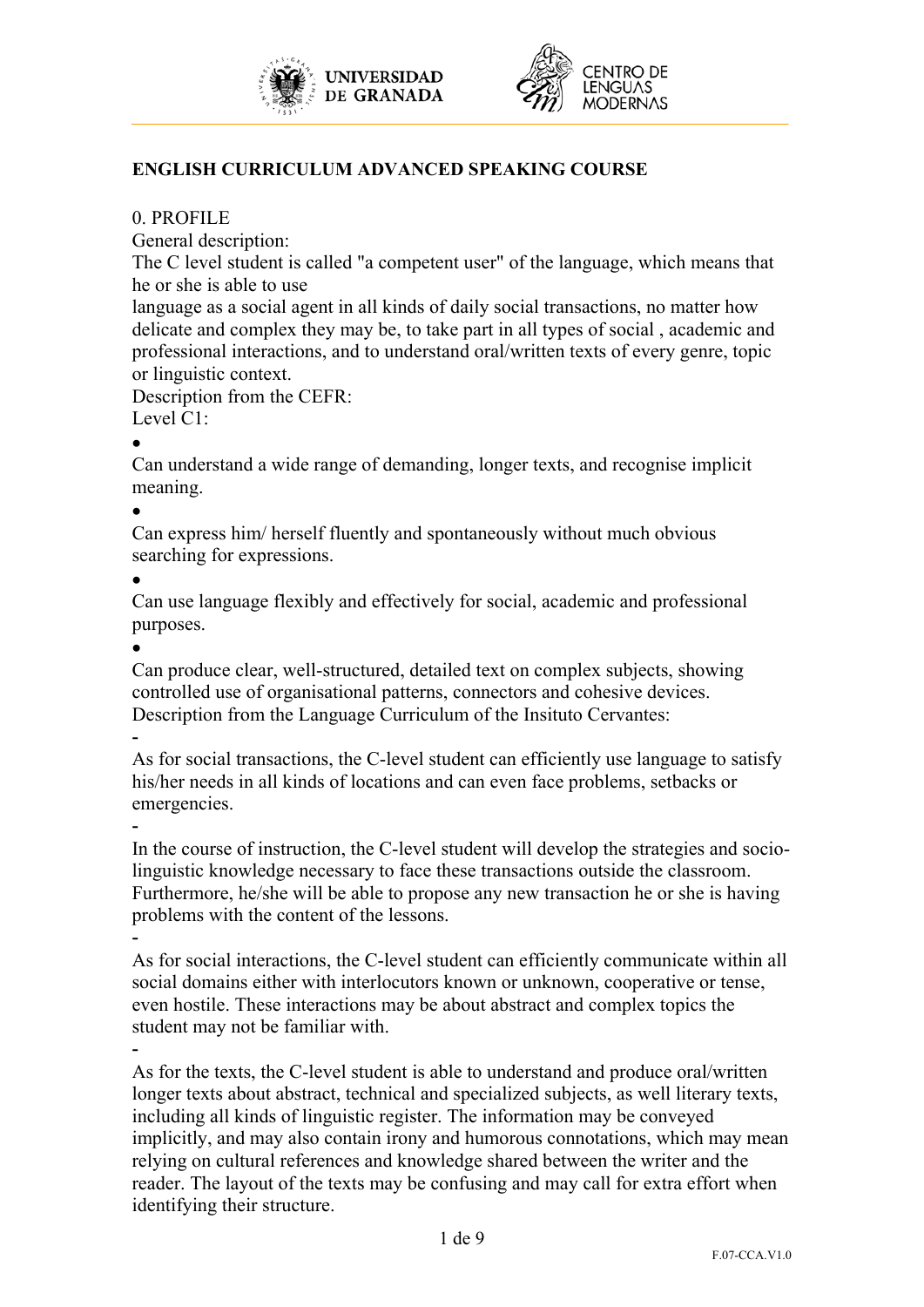



-

Oral texts may include colloquialisms, set phrases and idioms. These linguistic features will be of paramount importance during in-class instruction, by means of activities and tasks that will allow the student to become familiar with frequent formal texts (applications, complaint forms, academic registration forms, etc.), as well as more non-formal linguistic registers.

CLM specific characteristics:

- This is achieved by providing the student with the strategies and socio-linguistic knowledge necessary to face real-life social transactions, social interaction and texts.

- Moreover, students carry out tasks both in the classroom and outside that help them develop the strategies and socio-linguistic knowledge necessary to be a successful proficient user of the language when interacting with native speakers. -

1. INTERCULTURAL COMPETENCE (Examples)

Names: Meaning. Pet names/diminutives.

The animal world: Names of animals for human virtues and faults.

Forms of address in English-speaking countries.

Rituals and traditions (christenings, weddings, first communions, funerals).

Expressing emotions and cultural contexts.

Gestures and cultural misunderstandings.

Festivities: the sacred and profane.

Films etc…

Adverts and job interviews.

Jokes.

2. LEARNING COMPETENCE (examples of strategies)

- Conversational strategies to check understanding

(Do you understand what I mean?) ask for partial clarification (What do you mean by ...?) etc. required for cooperative work.

- Keeping a learning journal.

- Analyzing the progress of learning through self-assessment questionnaires provided by the

teacher, created by the group or from published documents (such as the European Language Portfolio).

- Creating a personal dictionary of expressions, vocabulary, conversational resources, etc.

- Using reference works (dictionaries, glossaries, grammar, etc..) to manage independent learning of gaps from previous levels.

-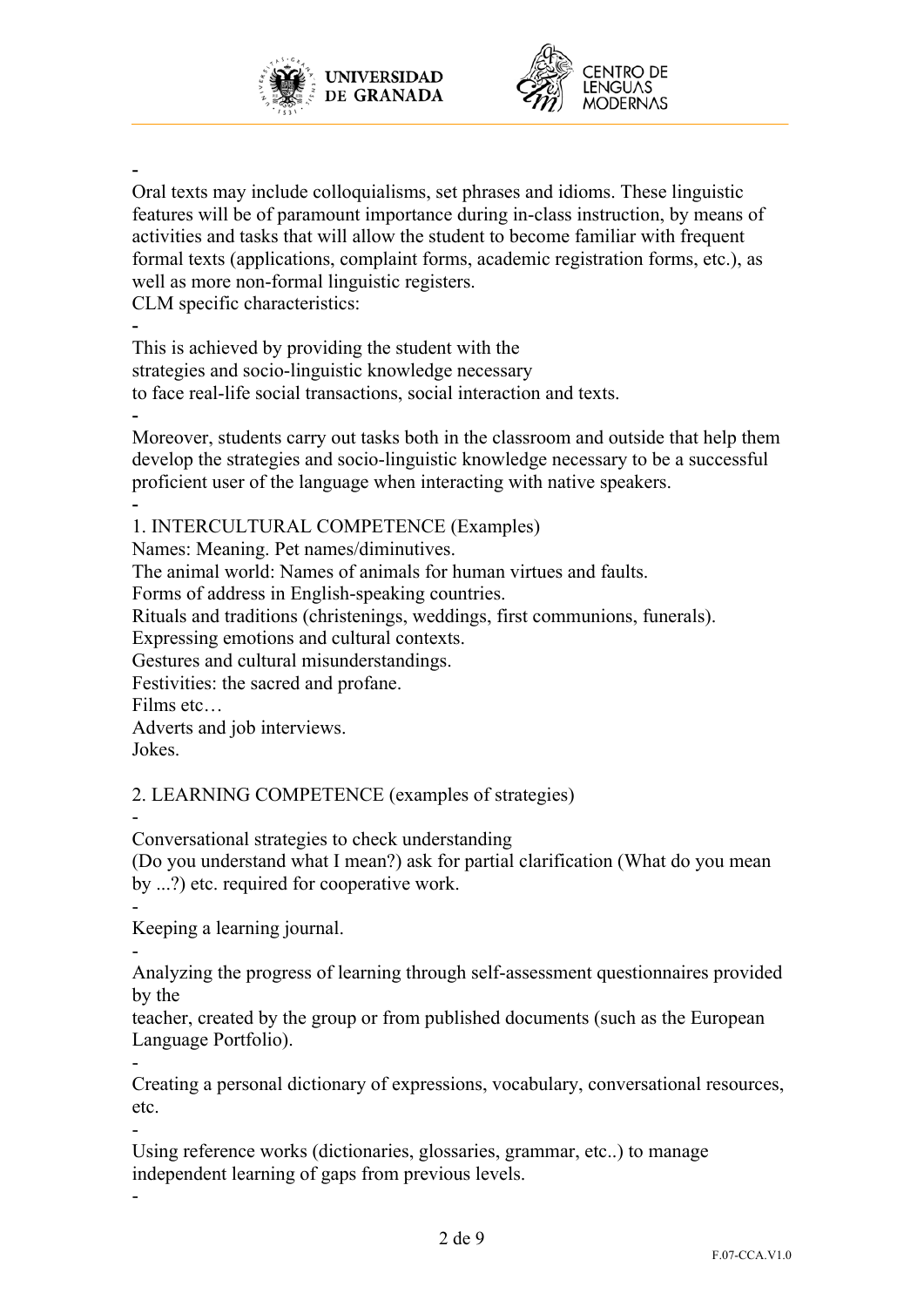



Using internet tools to support independent learning or to practice the language.

Note taking in class.

-

- Strategies for lexical enrichment of written texts using thesauruses, collocations, etc.

- Self-correction of own production with the teacher's guidance and reference works.

- Correction of classmates' production.

- Search for real life situations similar to those in class to put into practice what has been learnt.

# **3. COMMUNICATIVE COMPETENCE**

# **3.1. LANGUAGE ACTIVITIES**

## **Spoken interaction.**

Overall CEFR descriptor:

- Expresses him/herself fluently and spontaneously without any effort.

- Controls a wide repertory of vocabulary which allows him/her to make up for any deficiencies easily with circumlocutions. There is hardly any obvious search for avoidance expressions or strategies; only a conceptually difficult topic can obstruct fluent and natural speech.

- Is capable of easily following long and complex conversations between third parties, long debates, conferences and presentations on complex and unfamiliar subjects.

Descriptor developed according to the CEFR and the Instituto Cervantes :

- Expresses him/herself fluently, spontaneously and naturally, without any effort, without much obvious

searching for the right expressions as he/she has a sufficiently wide and rich linguistic and non linguistic repertory.

- Uses language flexible and effectively for social, academic and professional purposes, including emotional, allusive and humorous uses.

- Can negotiate difficulties, reformulate his/her speech without interrupting and skilfully relates his/her contribution with that of the other speakers.

- Formulates ideas and opinions with precision and relates his/her contribution skilfully to those of other speakers, enabling him/her to develop effective reasoning in case of damage and compensation, using persuasive language to claim compensation and clearly establishing the limits of any concession he/she is prepared to make.

- Uses the correct register in each type of situation and speaks coherently and consistently in different registers (familiar, formal, colloquial, even vulgar). **Oral production** .

Overall CEFR descriptor: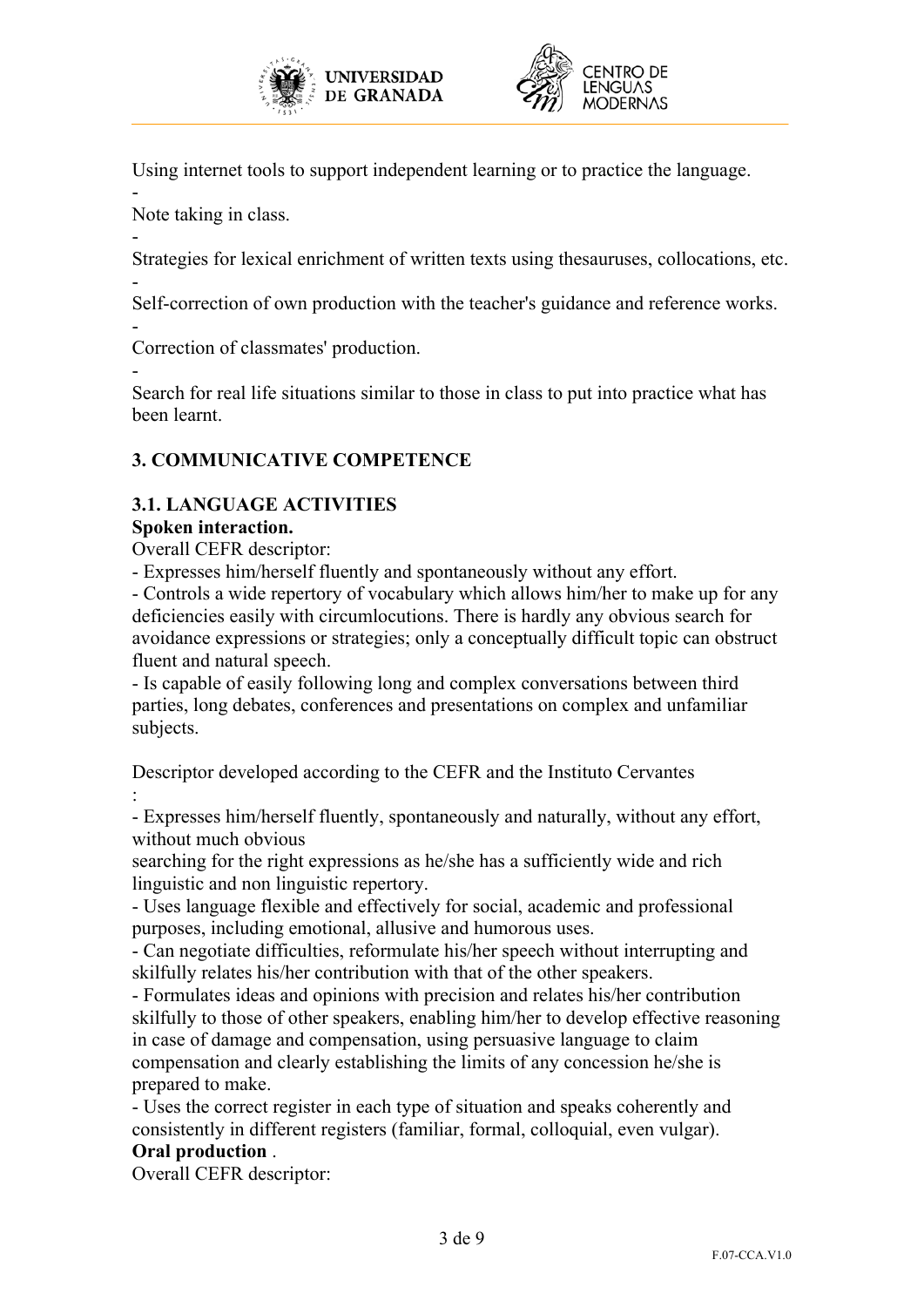



- Makes clear and detailed descriptions and presentations on complex subjects, ,integrating other topics, developing specific ideas and ending with an appropriate conclusion.

Descriptor developed according to the CEFR and the Instituto Cervantes :

- Has an extensive and exact range of vocabulary which enables him / her to express nuances in meaning almost completely eliminating ambiguities and confusions. - Makes clear, well structured and detailed presentations on complex topics, at some length, emphasizing the main ideas and defending points of view.

Oral production: (C=Comprehension, E=Expression

- Precise description of real or imaginary people and objects, real situations, scenes or sequences in films, adverts, etc. (C/E)

- Anecdotes and past experiences. (C/E)
- Jokes. (C/E)
- Telling stories. (C/E)

- Greetings and responding to greetings in different registers paying special attention to the pragmatic features of the situation. (C/E)

- Reformations of what has been said by oneself or by another person. (C/E)
- Quotations (C/E)
- Debates. (C/E)
- Formal presentations, academic and/or professional. (C/E)

- Forms of address in the different varieties of Spanish. (C/E)

### . 6. PHONOLOGICAL AND ORTOGRAPHIC COMPETENCE

The C stage involves perfecting the student's general articulatory disposition in his/her statements so that it becomes very similar to that of a native Spanish speaker. Thus, pronunciation nuances will be polished so that the learner simulates a native speaker exactly. The intonation should be adequate not only to the mood, b u t a l s o to the pragmatic intentions (irony, courtesy...) and the student should be able to adapt the tempo and the articulation in accordance with the communication situation and the register.

**Intonation** 

1. Segmentation of discourse in melodic units:

In reading, the student is able to pick up the influence of style and register in the text and the author's implicit intention.

He/she can also identify and produce melodic patterns corresponding to certain syntactical structures, such as clauses with a marked order:(topicalization) y focalization).

2. Identification and production of melodic patterns corresponding to expository intonation: Initial inflection, emphatic tone.

Wider movements in the body of the expository unit, the greater the degree of semantic intensification. Subtle degrees of differentiation and opposition between the tonemes at the end of the expository unit in enumerations (interior, accumulative, intensifier, descriptive, valorative and emphatic).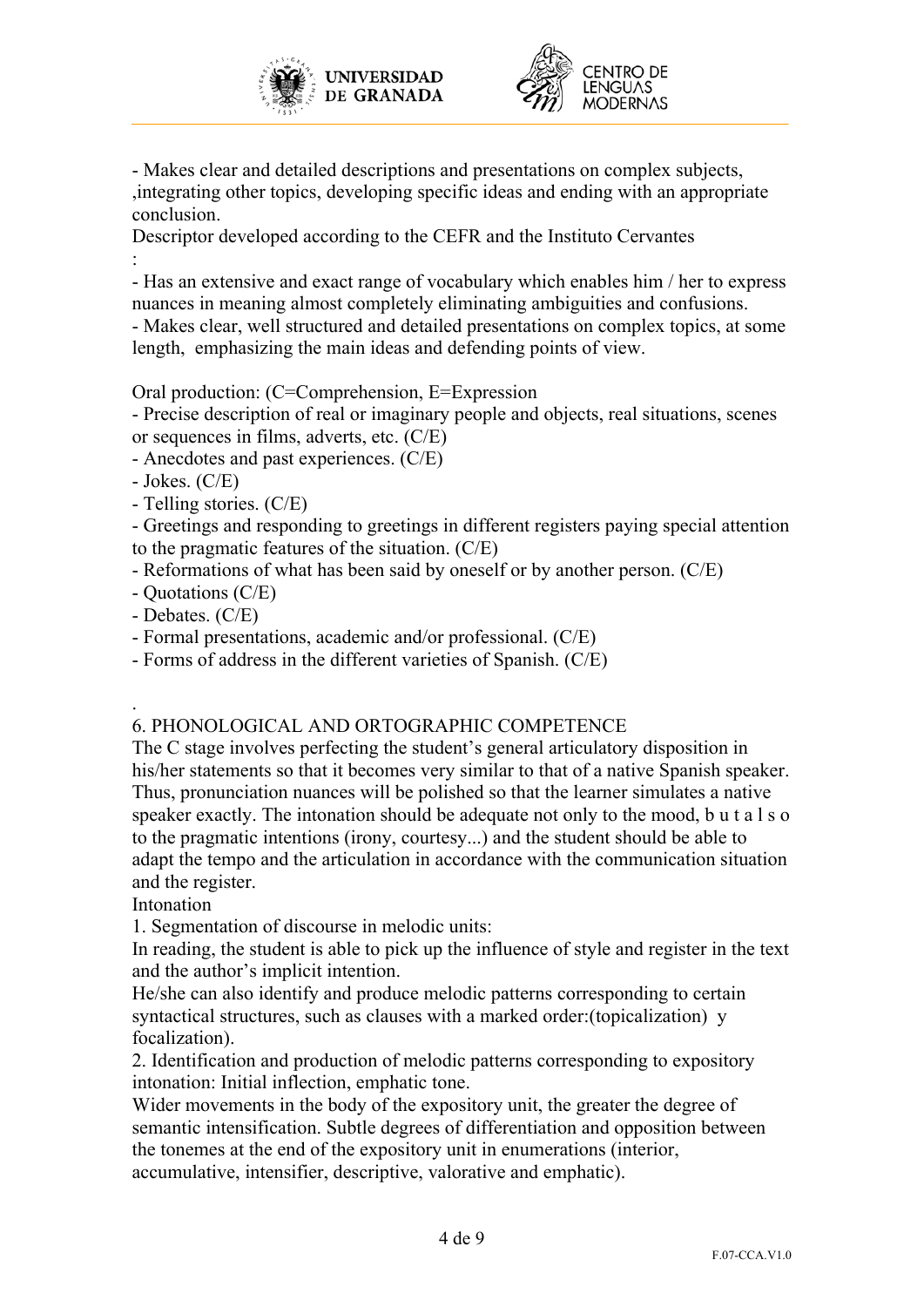



3. Identification and production of melodic patterns corresponding to interrogative intonation:

Intonation of restrictive interrogative, reiterative, exclamatory, hypothetical clauses and those made up of various melodic groups.

4. Identification and production of melodic patterns corresponding to speech acts: Intonation as an exponent of different speech acts: directed at the speaker (assertive, exclamatory and expressive) and directed at the listener (interrogatives and imperatives).

Different types of articulatory emphasis (intensity, intonation, interrogative, gravity, ironic and with a high degree of affectivity or emotion).

Proper use of greetings and more elaborate expressions of courtesy. Syllable and accent

1. Recognition, identification and production of the syllabic structure. Cases which affect the meaning:

Cases containing morphological information (prefixes).

2. Recognition, identification and production of accent: Forms which experience accentual changes in plural,

or have two ways of pronunciation.

Grammatical categories which can be stressed or unstressed depending on their syntactical function or the structure they are in:

- unstressed nouns:

- stressed prepositions:

- unstressed adverbs as relatives:

Elements accentuated for emphasis:

- Nouns habitually unstressed:

- Terms which mark a contrast:

- Articles with an emphatic value:

Rhythm, pauses and time.

Reproduction of regular rhythmic models (sayings, proverbs, poems, reading prose). Use of paralinguistic breaks to provide an emotional charge to a sequence.

).

Adapting rhythm and tempo to structures: calm at the beginning of a conference, público en general.

Fast tempo in parenthetical clauses

- Phonemes and variations

- Dystopia

Linking sounds in the phonic group:

2 Identical unstressed vowels in the same word

2 Identical vowels in different words: both unstressed.

2 different vowels in different words, one stressed.

Other variations due to fast, slow or emphatic pronunciation.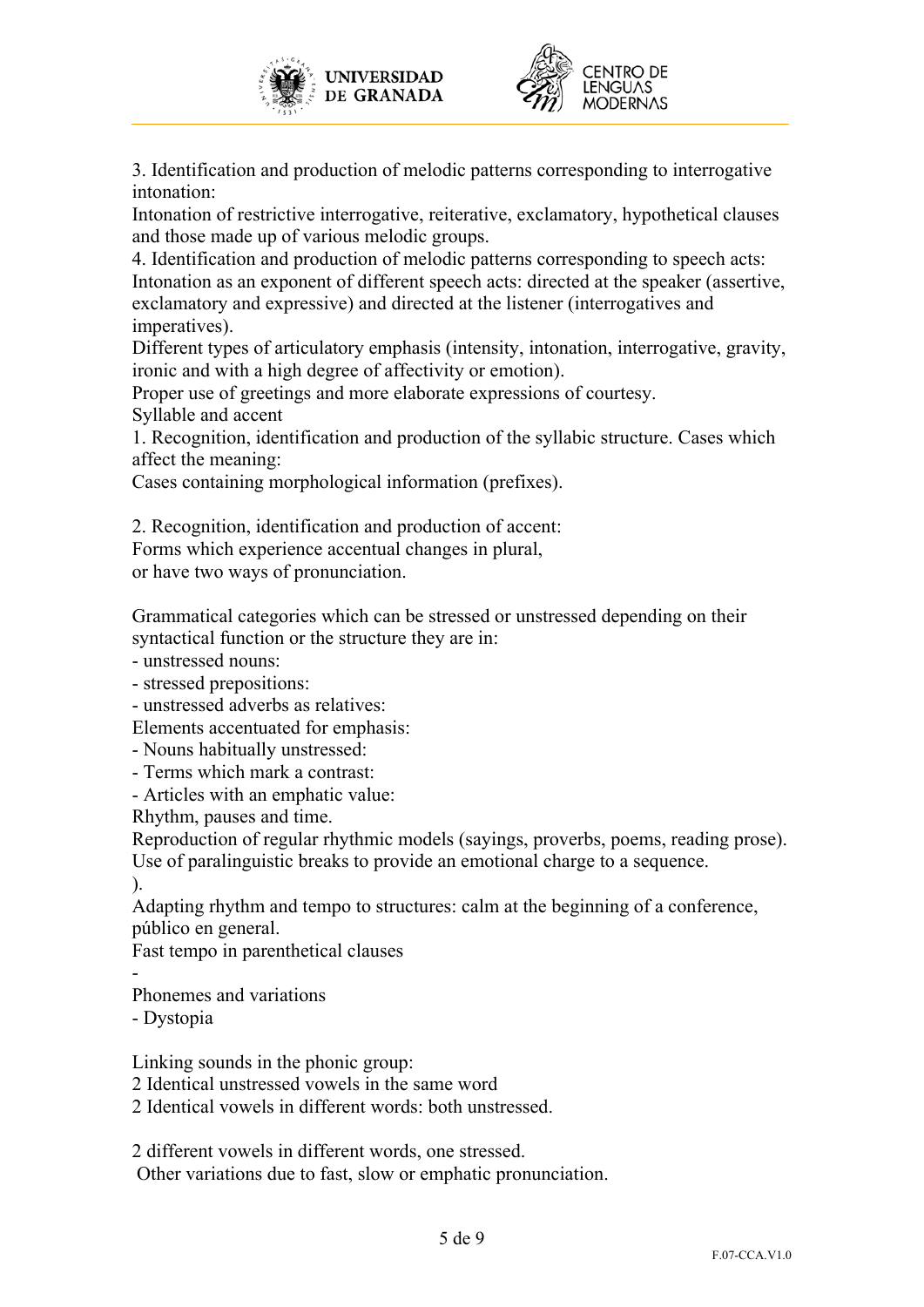



## **(Versión en español)**

# **CONVERSACIÓN AVANZADA SUPERIOR EN INGLÉS**

### 0. PERFIL

Descripción general:

El estudiante-usuario de nivel C se denomina "usuario competente" de la lengua, lo cual implica que es capaz de actuar lingüísticamente como agente social en transacciones de todo tipo, aunque sean delicadas y complejas, en todo tipo de interacciones sociales dentro de la comunidad o comunidades sociales, académicas o profesionales en las que se integre, y que se desenvuelve con textos orales y escritos de cualquier tipo, sea cual sea la situación y el tema.

Según el MCERL:

Nivel C1:

ƒ

Es capaz de comprender una amplia variedad de textos extensos y con cierto nivel de exigencia, así como reconocer en ellos sentidos implícitos.

ƒ

Sabe expresarse de forma fluida y espontánea sin muestras muy evidentes de esfuerzo para encontrar la expresión adecuada.

ƒ Puede hacer un uso flexible y efectivo del idioma para fines sociales, académicos y profesionales.

ƒ

Puede producir textos claros, bien estructurados y detallados sobre temas de cierta complejidad, mostrando un uso correcto de los mecanismos de organización, articulación y cohesión del texto.

Según el Instituto Cervantes:

ƒ

Las transacciones mencionadas tienen que ver con todo tipo de necesidades que exceden lo habitual y cotidiano, se llevan a cabo en todo tipo de instalaciones, dependencias y servicios y requieren realizar gestiones de todo tipo y afrontar problemas, imprevistos o incluso emergencias.

ƒ

En las clases del CLM el alumno desarrollará las estrategias y los conocimientos lingüísticos y socioculturales que le permitan enfrentarse a ellas fuera de clase, siempre que lo necesite, pudiendo plantear incluso que se dedique una clase a una transacción concreta que le haya surgido y que no sepa cómo afrontar. ƒ

Las interacciones sociales pueden producirse en cualquiera de las esferas en que se organiza la vida social, con personas de confianza o desconocidas, que pueden mostrarse tanto cooperativas como hostiles, relajadas o tensas. Los temas que se tratan pueden ser abstractos y complejos y el alumno puede no estar familiarizado con ellos.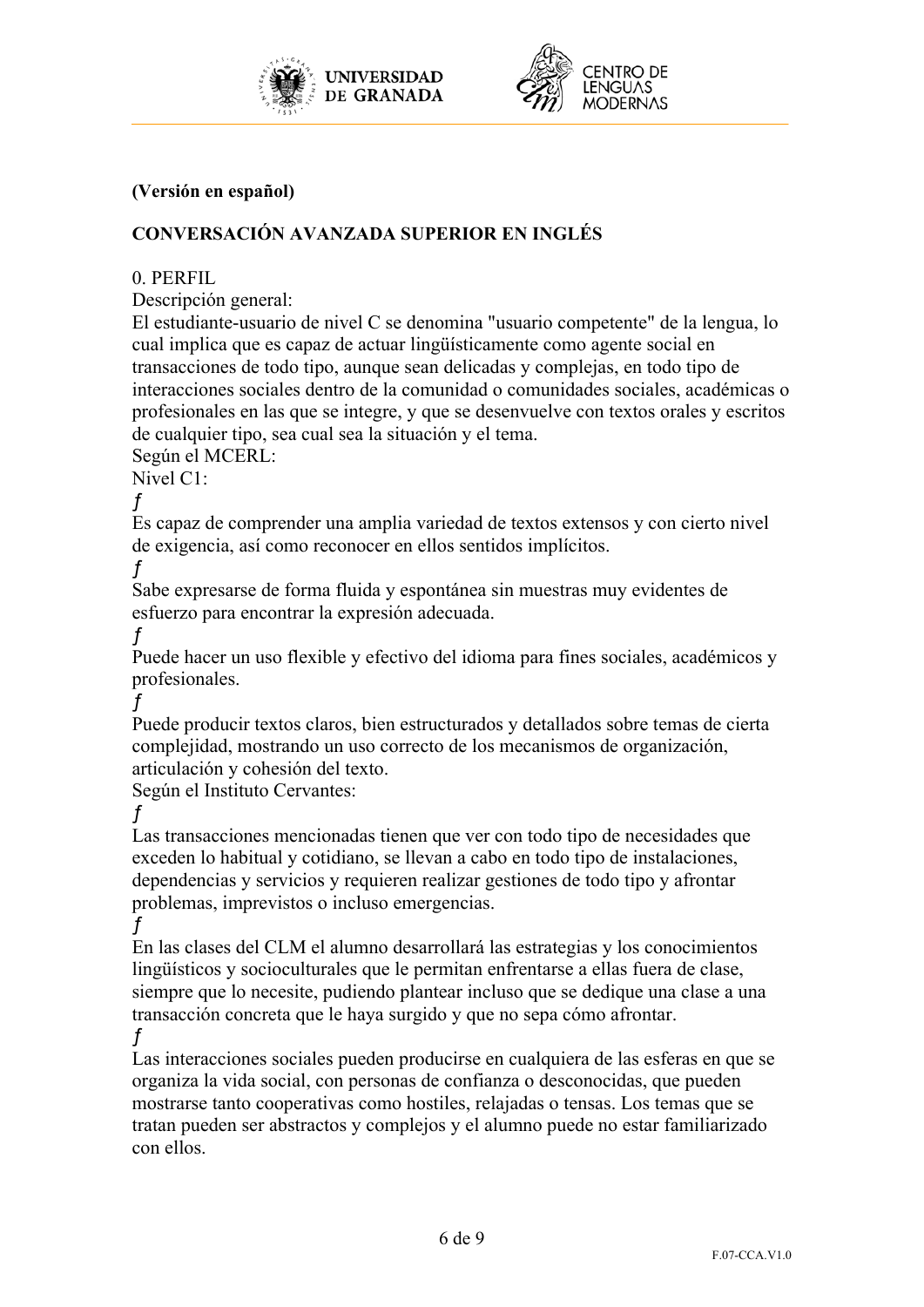



-En cuanto a los textos, el alumno-usuario de nivel C es capaz de desenvolverse con textos escritos que traten de temas abstractos, técnicos o especializados, literarios o no literarios, de un modo extenso y con registros específicos. La información que contienen puede estar enunciada en clave de ironía y humor no necesariamente explícita, de manera que para descifrar el contenido puede ser preciso recurrir a referencias y conocimientos culturales compartidos entre emisor y receptor. Igualmente, pueden estar producidos en un formato no necesariamente accesible que requiera un esfuerzo para reconstruir su estructura. Los textos orales pueden contener coloquialismos, frases hechas o expresiones idiomáticas.Y precisamente en estos contenidos se incidirá en la instrucción en clase, mediante ejercicios y tareas que familiaricen a los alumnos tanto con los tipos de textos formales más comunes (solicitudes, quejas o reclamaciones, matrículas...) como con el registro coloquial, tareas que, dada la situación de inmersión en la que viven, pueden realizarse total o parcialmente fuera de clase.

Especificidad del CLM:

ƒ En los cursos de lengua del CLM los estudiantes realizan tareas dentro y fuera de clase que les permiten desarrollar las estrategias y conocimientos lingüísticos y socioculturales que les capacitan para enfrentarse a las interacciones sociales propias de un agente social independiente.

ƒ

En los cursos del CLM los estudiantes realizarán tareas dentro y fuera de clase que les ayuden a desarrollar las estrategias y los conocimientos lingüísticos y socioculturales que les permitan enfrentarse a ellas como usuario competente. Así pues, la instrucción se centrará en las necesidades de unos alumnos que, llegando a este nivel se encuentran con situaciones académicas como, por ejemplo, como responder a anuncios de trabajo y hacer entrevistas laborales.

# 1. COMPETENCIA INTERCULTURAL (Ejemplos)

Antropónimos: Significado. Hipocorísticos.

El mundo animal: Nombres de animales para virtudes y defectos humanos.

Fórmulas de tratamiento en paises de habla inglesa.

Ritos y tradiciones (bautizos, bodas, comuniones, funerales).

Expresión de emociones y contextos culturales.

Gestos y malentendidos culturales.

Fiestas: lo sagrado y lo profano.

El cine etc…

Anuncios y entrevistas de trabajo.

Chistes.

2. COMPETENCIA EDUCATIVA (Ejemplos de estrategias)

- Estrategias conversacionales para comprobar la comprensión, pedir clarificación parcial, etc. necesarias para el trabajo cooperativo.

- Llevar un diario de aprendizaje.

- Analizar el progreso de aprendizaje mediante cuestionarios de auto-evaluación proporcionados por el profesor, creados por el grupo o de documentos publicados (como el Portafolio Europeo de Lenguas).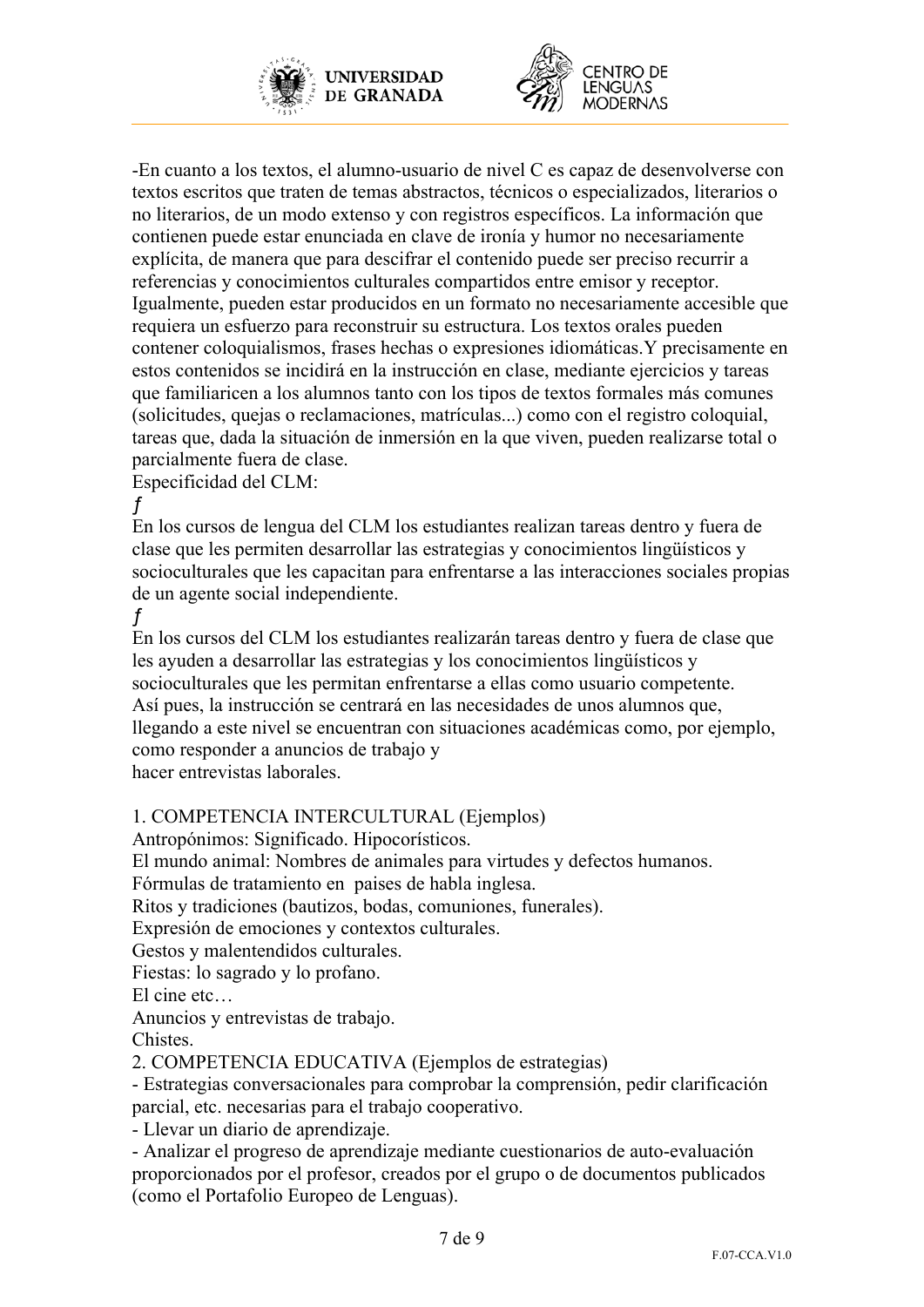



- Elaborar un diccionario personal de expresiones, vocabulario, recursos conversacionales, etc.

aprendidos en interacciones fuera de clase.

- Uso de obras de referencia (diccionarios, glosarios, gramáticas, etc.) para gestionar el aprendizaje autónomo de carencias de niveles anteriores.

- Utilizar herramientas de Internet para apoyar el aprendizaje autónomo o practicar la lengua.

- La toma de notas en clase.

- Estrategias de enriquecimiento léxico de los textos escritos mediante el uso de diccionarios de sinónimos, de colocaciones, etc.

- Auto-corrección de la propia producción con la guía del profesor y obras de referencia.

- Corrección de la producción de compañeros de clase.

- Buscar situaciones de la vida real similares a las de clase para poner en práctica lo aprendido.

## 3. COMPETENCIA COMUNICATIVA

## 3.1. ACTIVIDADES DE LA LENGUA

### **Interacción oral.**

Descriptor general del MCERL:

- Se expresa con fluidez y espontaneidad, casi sin esfuerzo.

- Domina un amplio repertorio léxico que le permite suplir sus deficiencias fácilmente con circunloquios. Apenas hay una búsqueda evidente de expresiones o estrategias de evitación; sólo un tema conceptualmente difícil puede obstaculizar un discurso fluido y natural.

Descriptor desarrollado según el MCERL y el Instituto Cervantes :

- Se expresa con fluidez, espontaneidad y naturalidad, casi sin esfuerzo, sin tener que buscar de forma muy evidente las expresiones adecuadas ya que dispone de un repertorio lingüístico y no lingüístico lo suficientemente amplio y rico.

- Utiliza el lenguaje con flexibilidad y eficacia para fines sociales, académicos y profesionales., incluyendo los usos emocional, alusivo y humorístico.

- Puede sortear dificultades, reformular su discurso sin interrumpir y relacionar con destreza su contribución con la de otros hablantes.

- Formula ideas y opiniones con precisión y relaciona sus intervenciones hábilmente con las de los otros hablantes, pudiendo desarrollar una argumentación efectiva en caso de daños y perjuicios, utilizando un lenguaje persuasivo para reclamar una indemnización y estableciendo con claridad los límites de cualquier concesión que esté dispuesto a realizar.

- Utiliza el registro adecuado a cada tipo de situación y se desenvuelve de forma coherente y consistente en distintos registros (familiar, formal, coloquial, incluso vulgar).

## **Expresión oral.**

Descriptor general del MCERL: